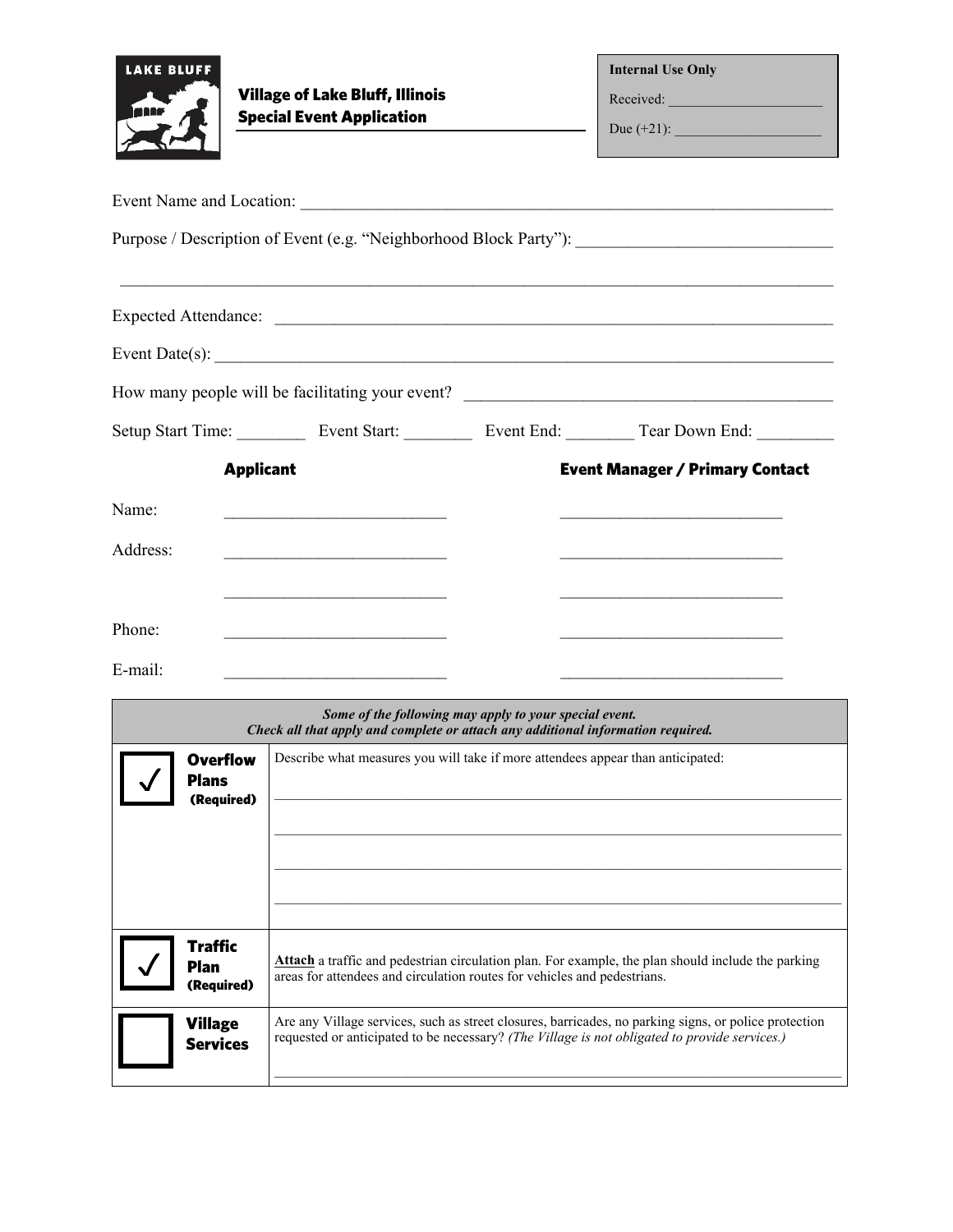| <b>Alcohol</b><br><b>Vending</b>                | The Liquor Commissioner <b>may</b> authorize a liquor license for civic events.<br>Is anyone requesting to serve or provide alcohol?                                                                                                                                                                                                                                                                                                                                                                                                                                                                                                                                                                                                                                                                                                                                                        |  |  |
|-------------------------------------------------|---------------------------------------------------------------------------------------------------------------------------------------------------------------------------------------------------------------------------------------------------------------------------------------------------------------------------------------------------------------------------------------------------------------------------------------------------------------------------------------------------------------------------------------------------------------------------------------------------------------------------------------------------------------------------------------------------------------------------------------------------------------------------------------------------------------------------------------------------------------------------------------------|--|--|
| Food<br><b>Vending</b>                          | The Village generally will not approve non-local food vendors serving on public property. All<br>vendors must be licensed by the Village (\$100 / year) and the Lake County Health Department, and<br>the Village's 1% food and beverage tax must be collected and remitted in accordance with law.<br>Is anyone requesting to serve or provide food?                                                                                                                                                                                                                                                                                                                                                                                                                                                                                                                                       |  |  |
| <b>Amplified</b><br><b>Sound</b>                | If you intend to use speakers, amplifiers, microphones, or any other device<br>that increases or amplifies sound, attach a description of the equipment proposed<br>to be used and how and when it will be used.                                                                                                                                                                                                                                                                                                                                                                                                                                                                                                                                                                                                                                                                            |  |  |
| <b>Sanitation</b><br><b>Services</b>            | Do you plan to provide any sanitation facilities, such as portable toilets or handwashing stations?<br>If so, attach a description or depiction of the locations of any such facilities.<br>Date/Time Installed: Removed: Removed:                                                                                                                                                                                                                                                                                                                                                                                                                                                                                                                                                                                                                                                          |  |  |
| <b>First</b><br>Aid                             | Describe any first aid or medical services that will be available for participants in your event.                                                                                                                                                                                                                                                                                                                                                                                                                                                                                                                                                                                                                                                                                                                                                                                           |  |  |
| Temp.<br><b>Signage</b>                         | If any signs will be erected during the special event, attach:<br>A description or depiction of <b>each</b> sign location.<br>a.<br>Drawings or photographs of <b>each</b> sign type, including construction/attachment method.<br>$\mathbf{b}$ .<br>Consent from any private property owners where signs are proposed.<br>$c_{\cdot}$<br>When will the signs be installed?<br><u> </u><br>When will the signs be removed?                                                                                                                                                                                                                                                                                                                                                                                                                                                                  |  |  |
| <b>Insurance</b><br>(May Be<br><b>Required)</b> | Unless waived by the Village Administrator, applicants must provide and maintain insurance that<br>meets the following requirements.<br>Comprehensive general liability: \$1,000,000 per occurrence and \$2,000,000 aggregate.<br>$\bullet$<br>Host liquor liability if liquor is served; or dram shop liability<br>$\bullet$<br>if liquor is sold with the minimum limit required by State law.<br>Include this additional insured on a primary and non-contributory basis:<br>$\bullet$<br>"The Village of Lake Bluff and its officials, employees, agents and volunteers."<br>ISO Endorsements CG 2026 and CG 2001 or equivalent. Endorsements must be<br>$\bullet$<br>provided. Comments on the face of a Certificate of Insurance are not accepted.<br>The Village's insurance provider has a program to provide insurance to event hosts.<br>Go to irmarisk.org and click on "TULIP." |  |  |